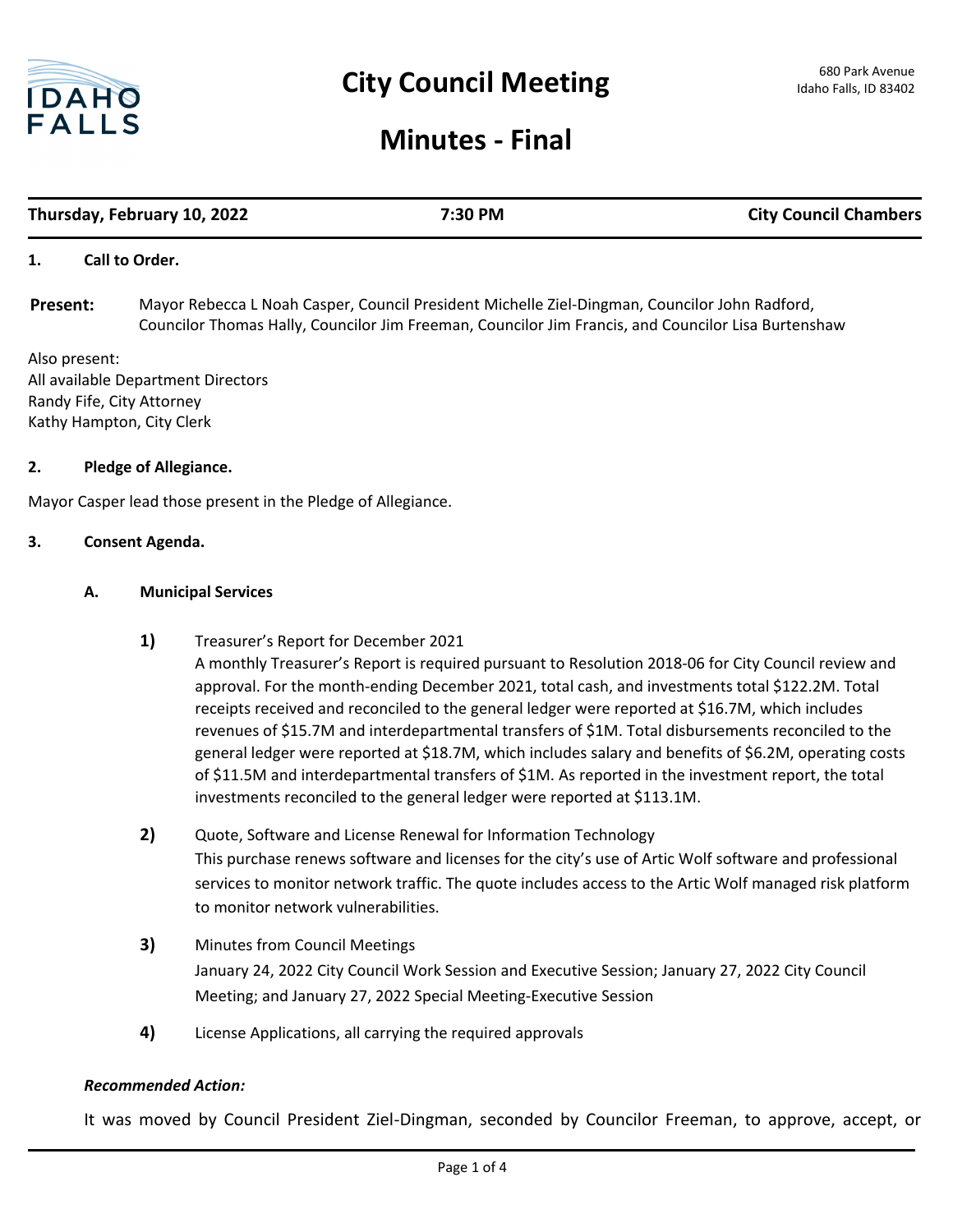receive all items on the Consent Agenda according to the recommendations presented. The motion carried by the following vote: Aye - Councilors Freeman, Radford, Burtenshaw, Francis, Dingman, Hally. Nay - none.

#### **4. Regular Agenda.**

#### **A. Municipal Services**

**1)** Quotes IF-22-17 and IF-22-18, Cayenta Customer Information System (Utility Billing) Upgrade

The city implemented the Cayenta Customer Information System (Utility Billing) October 1, 2016, with 2012 Microsoft Structure Query Language (SQL) servers. The 2012 version of SQL will no longer be supported beyond July 2022 and IT staff recommends the city transition to the 2019 version of SQL to maintain Microsoft support through January 2030. The first task of the proposed CIS upgrade is the update the city's SQL servers from 2012 to 2019.

The second task will upgrade the CIS system from version 7.9.0 to 9.1 and provide the city an opportunity to build upon the improved customer information platform configured within version 9.1, including options for future add-on enhanced customer convenience modules including pre-pay and time-of-use. The city's field operations team consisting of representatives familiar with the Cayenta system from Municipal Services, Idaho Falls Power and Public Works tested a demo of the 9.1 version and evaluated the benefits to upgrading to version 9.1 in conjunction with the SQL server upgrade. The evaluation process also included contacting organizations that have completed or in the process of completing the CIS upgrade to version 9.1. The consensus of the field operations team is to upgrade to Cayenta's version 9.1.

The quote from Cayenta for \$105,820 is provide support and technical assistance to upgrade and migrate version 9.1 to the city's 2019 SQL servers. The quote from BDM Squared is for project management consulting services. BDM Squared was recommended by one of the entities city staff interviewed as a Cayenta reference. The field operations team evaluated the benefits of outsourcing project management services, and the consensus of the team was outsourcing project management services to an experienced consultant would allow the team to focus on system testing and implementation.

Municipal Services Director Pamela Alexander appeared. She stated the field operations team has been in discussion for the previous 6-9 months regarding a plan to successfully upgrade the servers. Per Councilor Freeman, Director Alexander believes a long-term solution is approximately two (2) years out.

It was moved by Council President Ziel-Dingman, seconded by Councilor Burtenshaw, to accept and approve the quotes received from Cayenta, a Division of N. Harris Computer Corporation for \$105,820 and BDM Squared Professional Services for \$63,875 for a combined total of \$169,695. The motion carried by the following vote: Aye - Councilors Hally, Radford, Francis, Dingman, Burtenshaw, Freeman. Nay - none.

#### **B. Idaho Falls Power**

**1)** Pole Attachment License Agreement Renewal with Cable One Inc. dba Sparklight

This reciprocal License Agreement will govern attachments on poles owned by the other entity. The agreement establishes rules for work coordination between the two entities, sets requirements for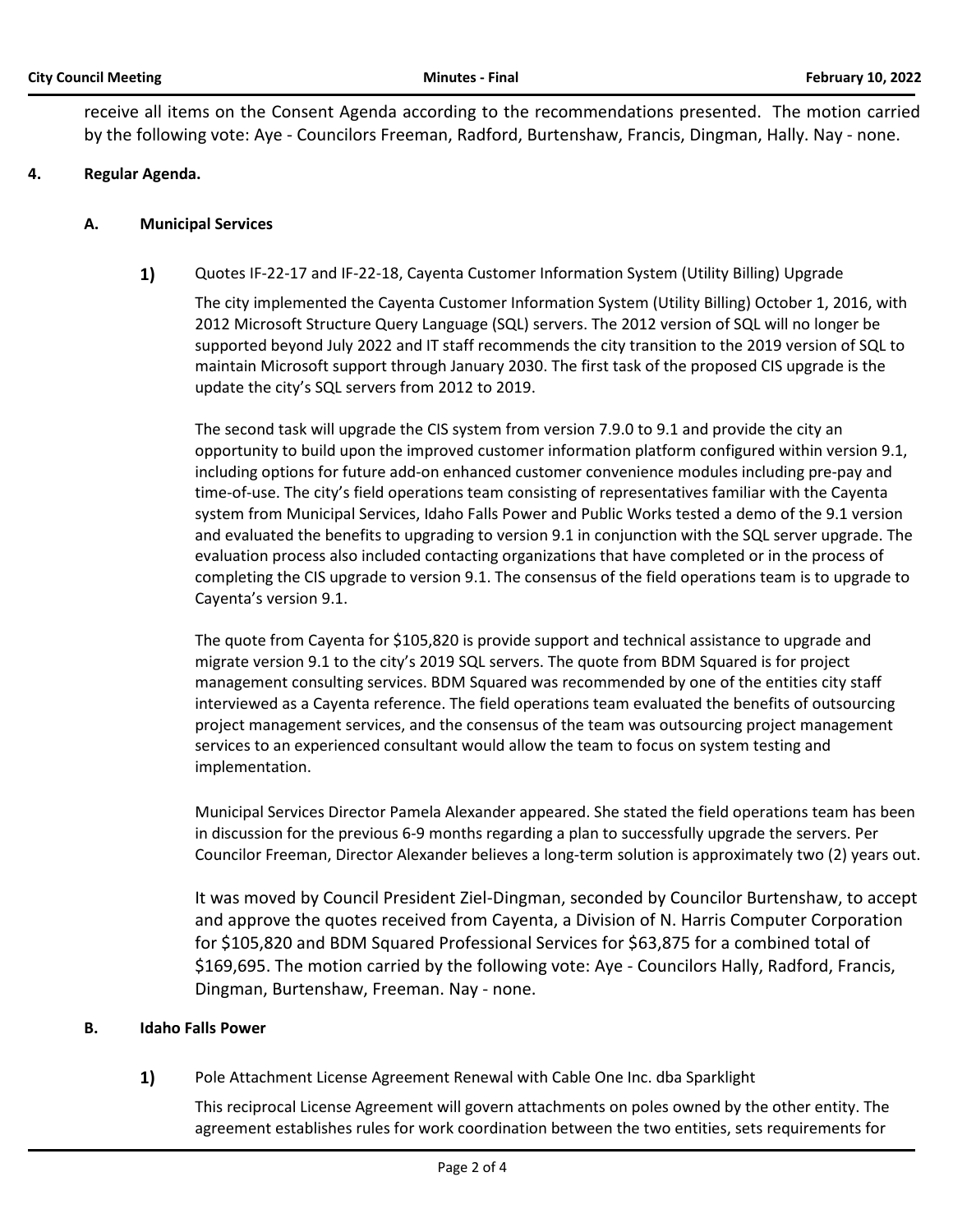make-ready work and establishes fees associated with pole attachments. This supersedes the 2005 agreement with Cable One, Inc.

Idaho Falls Power Assistant Director Stephen Boorman appeared. He stated this agreement is very similar to the previous Cable One agreement. He believes the city should see increased revenue due to the established rates.

It was moved by Councilor Radford, seconded by Councilor Freeman, to approve this renewal agreement with Sparklight, a Delaware corporation, and give authorization for the Mayor and City Clerk to execute the necessary documents. The motion carried by the following vote: Aye - Councilors Francis, Dingman, Freeman, Hally, Radford, Burtenshaw. Nay - none.

#### **C. Police Department**

#### **1)** Police Personnel Manual Updates

These changes were proposed to make possible a new patrol schedule and to facilitate the training of new employees. The City Council reviewed these updates on Monday December 6 during a work session. All IFPD employees were sent notice of these changes on Tuesday December 7 starting the 30-day review period. Two general meetings were conducted at IFPD where all employees were invited to talk about the changes and give input. All police officer briefings were attended by either myself of one of the Captains to talk with Officers about the proposed changes. A meeting was held with the FOP leadership to talk about the proposed changes as well. The FOP leadership sent a letter outlining some concerns. I responded with a letter outlining why, in my opinion, the concerns were already resolved through the Police Personnel Manual (PPM) language or they were a management decision. In subsequent conversation with the FOP leadership and with most employees of the Department those concerns appear to have been resolved. The 30-day review/comment period has now passed and the Council may now approve the updates to the PPM.

Police Chief Bryce Johnson appeared. He briefly reviewed the proposed changes.

It was moved by Councilor Francis, seconded by Councilor Burtenshaw, to approve the resolution updating the Police Personnel Manual and give authorization for the Mayor and City Clerk to execute the documents. The motion carried by the following vote: Aye - Councilors Freeman, Francis, Hally, Radford, Burtenshaw, Dingman. Nay - none.

#### RESOLUTION NO. 2022-02

A RESOLUTION OF THE CITY OF IDAHO FALLS, IDAHO, A MUNICIPAL CORPORATION OF THE STATE OF IDAHO, ADOPTING THE IDAHO FALLS POLICE DEPARTMENT PERSONNEL MANUAL (JANUARY 2022); AND PROVIDING THAT THIS RESOLUTION BE EFFECTIVE UPON ITS PASSAGE, APPROVAL, AND PUBLICATION ACCORDING TO LAW.

#### **5. Announcements.**

Mayor Casper announced a legislative update from the Association of Idaho Cities (AIC), and the Idaho Falls Police Department (IFPD) Awards Event on February 11 (the IFPD event is not a public event); Valentines Day on February 14; Fiber Open House on February 17; Presidents Day holiday on February 21 (city offices closed); and City Council Work Session, and Dave Nelson (Garage Superintendent) retirement on February 22.